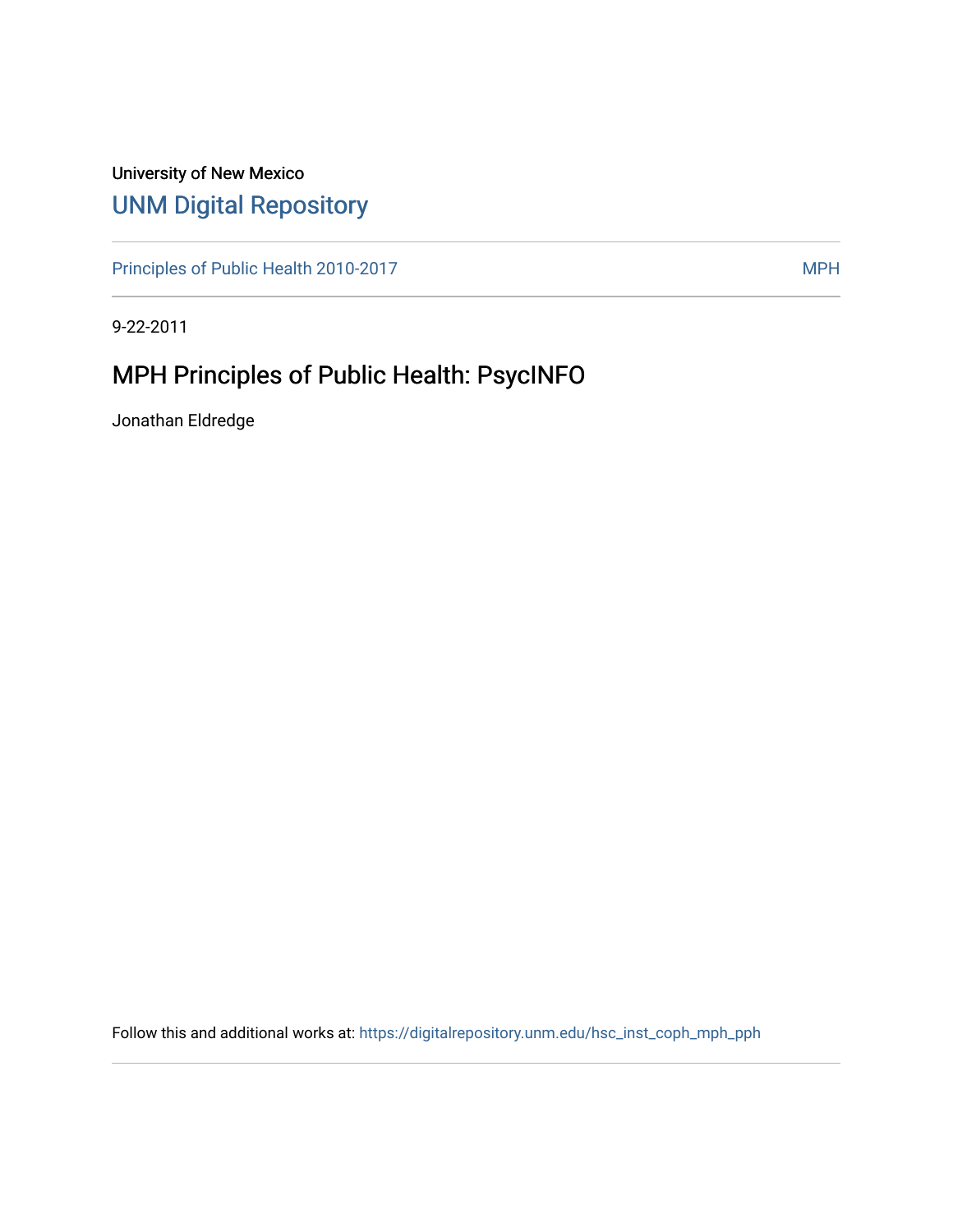#### MPH Principles of Public Health September 22, 2011

### **PsycINFO**

Jon Eldredge, PhD

PsycINFO offers similar but not quite as robust features as PubMed. The graphic below displays a search on "Diabetes" with limits applied and with some key elements identified:

| New Search   Thesaurus                                                                                                                                   |                                                                                                                                 |                                                   | Citation Matcher   More v                                                                                                                                                                                                                                                                                                                                                                      |
|----------------------------------------------------------------------------------------------------------------------------------------------------------|---------------------------------------------------------------------------------------------------------------------------------|---------------------------------------------------|------------------------------------------------------------------------------------------------------------------------------------------------------------------------------------------------------------------------------------------------------------------------------------------------------------------------------------------------------------------------------------------------|
| <b>EBSCO</b>                                                                                                                                             | Searching: PsycINFO<br>MM "Diabetes"<br>$AND -$<br>$AND -$<br>Basic Search   Advanced Search   Visual Search   N Search History | Choose Databases »                                | Search<br>Clear<br>in Select a Field (optional)<br>$\overline{\phantom{a}}$<br>in Select a Field (optional)<br>▼<br>in Select a Field (optional)<br>Add Row                                                                                                                                                                                                                                    |
| 375 Results for<br>o<br>Boolean/Phrase:<br>MM "Diabetes"<br><b>Limiters</b><br>2010-2010 Publication Year from: 2010-<br>2010<br><b>Et Peer Reviewed</b> | $\overline{\bf{z}}$                                                                                                             | Page: 1 2 3 4 5 Next<br>1.<br>Academic<br>Journal | Diabetes, related conditions, and dementia. $\bigcirc$<br>Luchsinger, José A.; Journal of the Neurological Sciences, Vol 299(1-2), Dec 1<br>Subjects: Dementia; Diabetes; Epidemiology; Onset (Disorders); Body Fat; Adu<br>Database: PsycINFO<br>Add to folder Relevancy: ENCHANGERY Cited References: (58) Time<br>Find Article<br>Check for Article Full Text at UNM<br>Check HSLIC Catalog |
| <b>Refine your results</b><br>Linked Full Text<br>References Available<br>Peer Reviewed<br>Publication<br>2010<br>Date                                   | 2010                                                                                                                            | z.<br>m<br>Academic<br>Journal                    | Inhibition of inducible nitric oxide synthase reverses the loss<br>Mishra, Anusha; Newman, Eric A.; Glia, Vol 58(16), Dec, 2010. pp. 1996-2004<br>Subjects: Blood Flow; Diabetes; Nitric Oxide; Retina; Neuropharmacology; Male<br>Database: PsycINFO<br>Add to folder Relevancy: AND References: (40)                                                                                         |

**Exercise:** Review the topics listed below. With the guidance of the instructor identify two (2) topics that interest you. Search the topics in PsycInfo using the Thesaurus, and then limiting to (1) peer reviewed journal articles; (2) the sole year of 2010:

Adolescent fathers Alcoholism Asperger Syndrome Beck Depression Inventory Child neglect